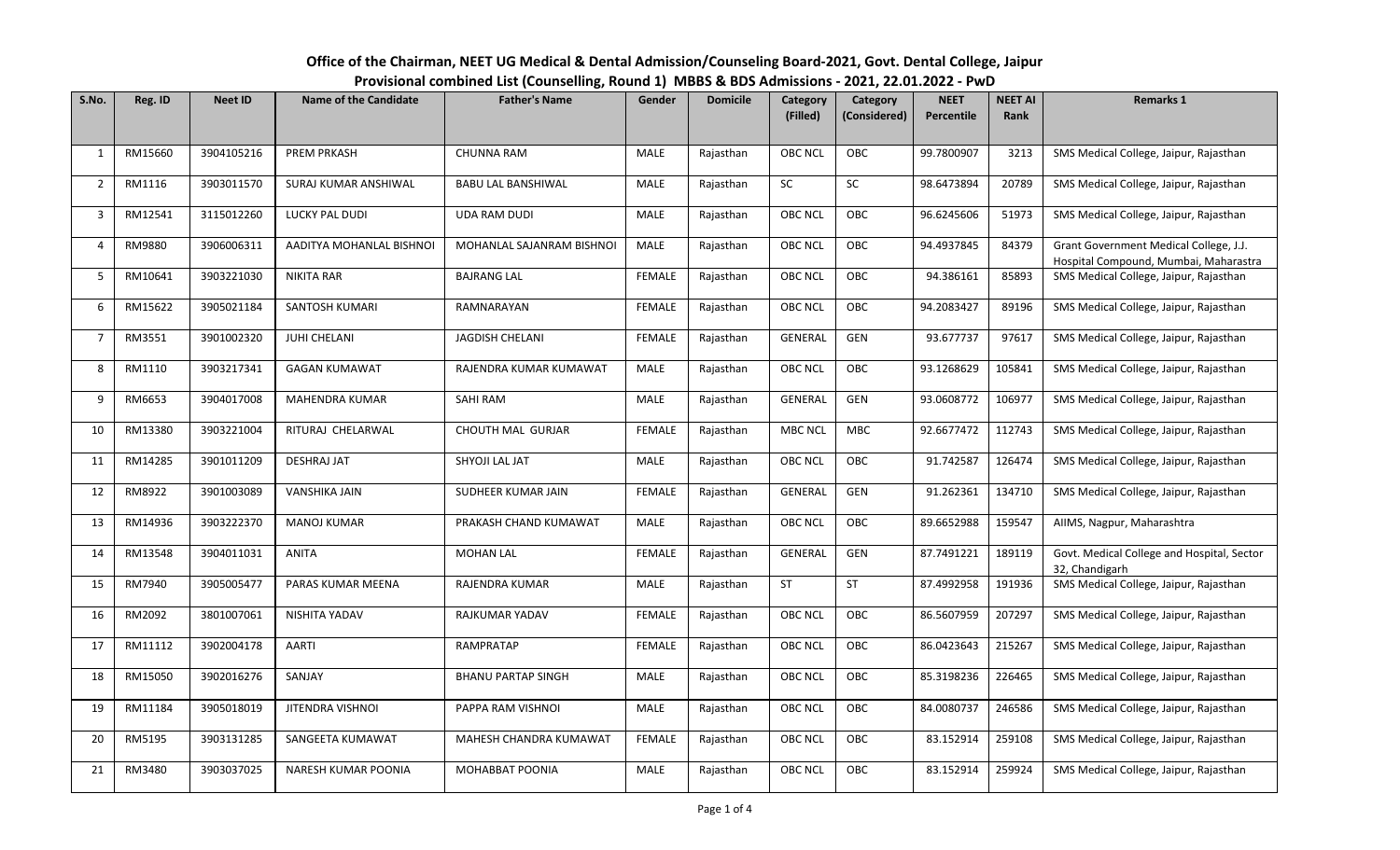| S.No. | Reg. ID | <b>Neet ID</b> | <b>Name of the Candidate</b> | <b>Father's Name</b>        | Gender        | <b>Domicile</b> | Category       | Category       | <b>NEET</b> | <b>NEET AI</b> | <b>Remarks 1</b>                                                                    |
|-------|---------|----------------|------------------------------|-----------------------------|---------------|-----------------|----------------|----------------|-------------|----------------|-------------------------------------------------------------------------------------|
|       |         |                |                              |                             |               |                 | (Filled)       | (Considered)   | Percentile  | Rank           |                                                                                     |
| 22    | RM1741  | 4401002155     | <b>KAUSHAL SAIN</b>          | DIGAMBER SINGH SAIN         | MALE          | Rajasthan       | <b>OBC NCL</b> | <b>OBC</b>     | 82.1499178  | 274179         | SMS Medical College, Jaipur, Rajasthan                                              |
| 23    | RM12218 | 3903108248     | VISHAL SINGH JAT             | <b>DHARA SINGH JAT</b>      | MALE          | Rajasthan       | <b>OBC NCL</b> | OBC            | 80.608092   | 299242         | SMS Medical College, Jaipur, Rajasthan                                              |
| 24    | RM2454  | 3906014254     | DEEPAK C MALI                | CHHAGAN LAL MALI            | MALE          | Rajasthan       | <b>OBC NCL</b> | OBC            | 80.383067   | 301399         | SMS Medical College, Jaipur, Rajasthan                                              |
| 25    | RM7060  | 3903102763     | AYUSHI SHARMA                | <b>BHAGVAN SAHAY SHARMA</b> | <b>FEMALE</b> | Rajasthan       | <b>GENERAL</b> | GEN            | 78.9648592  | 324677         | AIIMS, Nagpur, Maharashtra                                                          |
| 26    | RM6299  | 3904009180     | RAM NARESH DHATARAWAL        | <b>BHOORA RAM CHOUDHARY</b> | MALE          | Rajasthan       | <b>OBC NCL</b> | OBC            | 78.8559406  | 325574         | SMS Medical College, Jaipur, Rajasthan                                              |
| 27    | RM12380 | 3906029082     | <b>CHANCHAL REGAR</b>        | SHIV LAL REGAR              | <b>FEMALE</b> | Rajasthan       | ${\sf SC}$     | SC             | 78.4029119  | 332292         | SMS Medical College, Jaipur, Rajasthan                                              |
| 28    | RM11071 | 3906029102     | SHUBHANI                     | TARACHAND                   | <b>FEMALE</b> | Rajasthan       | <b>OBC NCL</b> | OBC            | 77.9490414  | 339040         | SMS Medical College, Jaipur, Rajasthan                                              |
| 29    | RM5490  | 3902007296     | <b>MAMTA BHADU</b>           | <b>MAMRAJ BHADU</b>         | <b>FEMALE</b> | Rajasthan       | <b>OBC NCL</b> | OBC            | 76.7949061  | 357611         | SMS Medical College, Jaipur, Rajasthan                                              |
| 30    | RM13079 | 3903220314     | JITENDRA KUMAR SAINI         | <b>BABU LAL SAINI</b>       | MALE          | Rajasthan       | <b>OBC NCL</b> | OBC            | 75.826554   | 372452         | SMS Medical College, Jaipur, Rajasthan                                              |
| 31    | RM12261 | 3903034075     | <b>JAGAT SINGH</b>           | OM PRAKASH CHOUDHARY        | MALE          | Rajasthan       | <b>OBC NCL</b> | OBC            | 75.5873476  | 375879         | SMS Medical College, Jaipur, Rajasthan                                              |
| 32    | RM2975  | 3903213083     | KAVITA YADAV                 | PRAKASH CHAND YADAV         | <b>FEMALE</b> | Rajasthan       | <b>OBC NCL</b> | OBC            | 75.5873476  | 376574         | SMS Medical College, Jaipur, Rajasthan                                              |
| 33    | RM7956  | 3903018390     | <b>HEMANT SINGH</b>          | PREMSINGH                   | MALE          | Rajasthan       | SC             | <b>SC</b>      | 74.7262304  | 389240         | SMS Medical College, Jaipur, Rajasthan                                              |
| 34    | RM15339 | 3904026078     | <b>KHUSHKARAN SINGH</b>      | SHER SINGH                  | MALE          | Rajasthan       | GENERAL        | <b>GEN-EWS</b> | 72.6625409  | 421951         | Govt. Medical College and Hospital, Sector<br>32, Chandigarh                        |
| 35    | RM13417 | 3903019117     | DHARMPAL GURJAR              | RAJENDR PRASAD GURJAR       | <b>MALE</b>   | Rajasthan       | <b>MBC NCL</b> | <b>MBC</b>     | 72.1454691  | 430013         | SMS Medical College, Jaipur, Rajasthan                                              |
| 36    | RM11687 | 3903212444     | <b>VIJAY SHARMA</b>          | SANWERMAL SHARMA            | MALE          | Rajasthan       | GENERAL        | GEN            | 70.9384934  | 447577         | Institute of Medical Sciences, Banaras Hindu<br>University, Varanasi, Uttar Pradesh |
| 37    | RM15762 | 3904105047     | SHAMBHU RAM                  | <b>BIJA RAM</b>             | MALE          | Rajasthan       | <b>SC</b>      | <b>SC</b>      | 70.3830217  | 456081         | SMS Medical College, Jaipur, Rajasthan                                              |
| 38    | RM5622  | 3903007589     | YOGESH YADAV                 | RAMBEER YADAV               | MALE          | Rajasthan       | <b>OBC NCL</b> | OBC            | 70.2427615  | 457684         | SMS Medical College, Jaipur, Rajasthan                                              |
| 39    | RM10031 | 3903221289     | RAMESH KUMAR SAINI           | <b>DAULAT RAM SAINI</b>     | MALE          | Rajasthan       | <b>OBC NCL</b> | OBC            | 69.6742092  | 467040         | SMS Medical College, Jaipur, Rajasthan                                              |
| 40    | RM10279 | 3903236212     | SANJAY KUMAR MEENA           | <b>BABLU MEENA</b>          | MALE          | Rajasthan       | <b>ST</b>      | <b>ST</b>      | 66.9644551  | 507489         | SMS Medical College, Jaipur, Rajasthan                                              |
| 41    | RM11155 | 3118025177     | RATHOD TANUJ RAJENDRA        | RAJENDRA                    | <b>MALE</b>   | Maharashtra     | <b>OBC NCL</b> | GEN            | 66.9644551  | 507624         | Grant Government Medical College, J.J.<br>Hospital Compound, Mumbai, Maharastra     |
| 42    | RM3318  | 3903206750     | SIDDHARTH AGARWAL            | <b>MANISH AGARWAL</b>       | <b>MALE</b>   | Rajasthan       | GENERAL        | GEN            | 66.6628245  | 512474         | SMS Medical College, Jaipur, Rajasthan                                              |
| 43    | RM10800 | 3903130285     | <b>PARTHIK SAINI</b>         | NATHU LAL SAINI             | <b>MALE</b>   | Rajasthan       | OBC NCL        | OBC            | 65.8563609  | 527212         | SMS Medical College, Jaipur, Rajasthan                                              |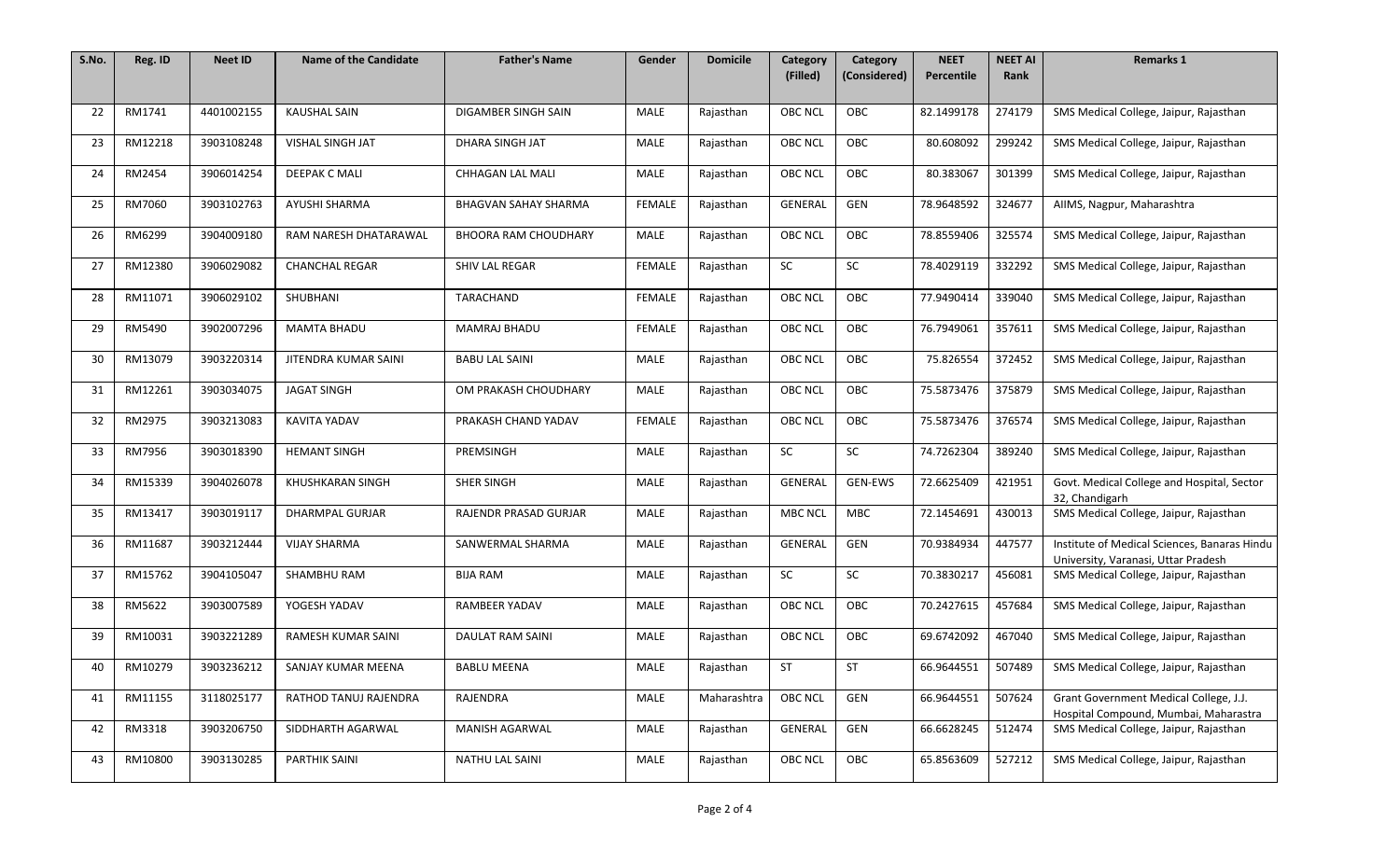| S.No. | Reg. ID | <b>Neet ID</b> | <b>Name of the Candidate</b> | <b>Father's Name</b>       | Gender        | <b>Domicile</b>    | Category<br>(Filled) | Category<br>(Considered) | <b>NEET</b><br><b>Percentile</b> | <b>NEET AI</b><br>Rank | <b>Remarks 1</b>                                                     |
|-------|---------|----------------|------------------------------|----------------------------|---------------|--------------------|----------------------|--------------------------|----------------------------------|------------------------|----------------------------------------------------------------------|
|       |         |                |                              |                            |               |                    |                      |                          |                                  |                        |                                                                      |
| 44    | RM9453  | 3902022040     | <b>GAYTRI MOOND</b>          | RAMKARAN MOOND             | <b>FEMALE</b> | Rajasthan          | <b>OBC NCL</b>       | <b>OBC</b>               | 65.5347856                       | 531811                 | SMS Medical College, Jaipur, Rajasthan                               |
| 45    | RM1212  | 3902003221     | <b>RAVI VERMA</b>            | DHARMPAL VERMA             | <b>MALE</b>   | Rajasthan          | OBC NCL              | OBC                      | 65.1847827                       | 535589                 | Govt. Medical College and Hospital, Sector<br>32, Chandigarh         |
| 46    | RM3044  | 3902010012     | MUKUL SOLANKI                | <b>TARACHAND SOLANKI</b>   | <b>MALE</b>   | Rajasthan          | SC                   | SC                       | 64.1938958                       | 550505                 | SMS Medical College, Jaipur, Rajasthan                               |
| 47    | RM7706  | 3903234134     | <b>REKHA KAPOOR</b>          | <b>NET RAM KAPOOR</b>      | <b>FEMALE</b> | Rajasthan          | <b>OBC NCL</b>       | <b>OBC</b>               | 64.1938958                       | 551332                 | SMS Medical College, Jaipur, Rajasthan                               |
| 48    | RM11197 | 3903011038     | <b>KOMAL SAINI</b>           | <b>RAMAVTAR SAINI</b>      | <b>FEMALE</b> | Rajasthan          | <b>OBC NCL</b>       | OBC                      | 63.8614416                       | 557782                 | SMS Medical College, Jaipur, Rajasthan                               |
| 49    | RM1956  | 4408007351     | RUHEE BHARDWAJ               | SAURABH BHARDWAJ           | <b>FEMALE</b> | Rajasthan          | <b>GENERAL</b>       | GEN                      | 63.3397074                       | 565993                 | Vardhman Mahavir Medical College &<br>Safdarjang Hospital, New Delhi |
| 50    | RM13089 | 3904005079     | <b>MANGALA RAM</b>           | <b>JAGDISH KUMAR</b>       | <b>MALE</b>   | Rajasthan          | <b>SC</b>            | SC                       | 62.2784961                       | 580738                 | SMS Medical College, Jaipur, Rajasthan                               |
| 51    | RM10206 | 3903006435     | <b>KOMAL</b>                 | <b>BABU LAL</b>            | <b>FEMALE</b> | Rajasthan          | <b>OBC NCL</b>       | OBC                      | 61.1718912                       | 598394                 | SMS Medical College, Jaipur, Rajasthan                               |
| 52    | RM13312 | 3904019037     | VARJANGA RAM                 | <b>MANGI LAL</b>           | <b>MALE</b>   | Rajasthan          | <b>MBC NCL</b>       | <b>MBC</b>               | 61.1718912                       | 599324                 | SMS Medical College, Jaipur, Rajasthan                               |
| 53    | RM9991  | 3902014190     | <b>VIPIN KUMAR</b>           | <b>RAJESH KUMAR</b>        | <b>MALE</b>   | Rajasthan          | <b>OBC NCL</b>       | OBC                      | 60.582941                        | 606221                 | SMS Medical College, Jaipur, Rajasthan                               |
| 54    | RM10573 | 2502005374     | SUKHVINDER SINGH BALI        | S SATINDER SINGH BALI      | <b>MALE</b>   | Jammu &<br>Kashmir | GENERAL              | GEN                      | 58.9507814                       | 631792                 | Govt. Medical College and Hospital, Sector<br>32, Chandigarh         |
| 55    | RM7171  | 3905116167     | <b>SHOYAB AKHTAR</b>         | <b>ABDUL KALAM</b>         | <b>MALE</b>   | Rajasthan          | OBC NCL              | OBC                      | 58.5600473                       | 637953                 | SMS Medical College, Jaipur, Rajasthan                               |
| 56    | RM5453  | 3903006341     | <b>VIDHI SONI</b>            | <b>RAJEEV SONI</b>         | <b>FEMALE</b> | Rajasthan          | GENERAL              | GEN                      | 56.5957574                       | 669157                 | SMS Medical College, Jaipur, Rajasthan                               |
| 57    | RM13409 | 3901006161     | HANUMAN SINGH MEENA          | RAMSWAROOP MEENA           | <b>MALE</b>   | Rajasthan          | <b>ST</b>            | <b>ST</b>                | 56.384072                        | 672956                 | SMS Medical College, Jaipur, Rajasthan                               |
| 58    | RM12335 | 3903103148     | <b>NIKHIL RAWAT</b>          | CHHOTELAL MEENA            | <b>MALE</b>   | Rajasthan          | <b>ST</b>            | <b>ST</b>                | 55.9469731                       | 676886                 | SMS Medical College, Jaipur, Rajasthan                               |
| 59    | RM13175 | 3905024052     | <b>SHAHRUKH KHAN</b>         | <b>SAGIR KHAN</b>          | <b>MALE</b>   | Rajasthan          | <b>OBC NCL</b>       | OBC                      | 55.6617256                       | 684445                 | SMS Medical College, Jaipur, Rajasthan                               |
| 60    | RM13142 | 3905127150     | YOGENDRA KUMAR               | <b>MANOHAR LAL</b>         | <b>MALE</b>   | Rajasthan          | <b>OBC NCL</b>       | OBC                      | 55.0086028                       | 691703                 | SMS Medical College, Jaipur, Rajasthan                               |
| 61    | RM11062 | 3904003214     | ANIRUDH SINGH SHEKHAWAT      | PREM SINGH SHEKHAWAT       | <b>MALE</b>   | Rajasthan          | GENERAL              | GEN                      | 55.0086028                       | 694699                 | SMS Medical College, Jaipur, Rajasthan                               |
| 62    | RM5477  | 3903101936     | PARTH CHOUDHARY              | <b>GORI SHANKAR TAKHAR</b> | <b>MALE</b>   | Rajasthan          | <b>OBC NCL</b>       | OBC                      | 54.2647576                       | 706033                 | SMS Medical College, Jaipur, Rajasthan                               |
| 63    | RM4983  | 3903102887     | <b>ABHINAV GARG</b>          | <b>BANWARI GARG</b>        | <b>MALE</b>   | Rajasthan          | GENERAL              | GEN                      | 54.0424523                       | 707348                 | SMS Medical College, Jaipur, Rajasthan                               |
| 64    | RM13807 | 4501005170     | MANU BANSAL                  | <b>SP BANSAL</b>           | <b>MALE</b>   | Haryana            | GENERAL              | GEN                      | 53.8117936                       | 710235                 | Vardhman Mahavir Medical College &<br>Safdarjang Hospital, New Delhi |
| 65    | RM11691 | 3903042047     | ANSHUL SHARMA                | MUKESH KUMAR SHARMA        | MALE          | Rajasthan          | GENERAL              | GEN-EWS                  | 51.9553214                       | 738778                 | SMS Medical College, Jaipur, Rajasthan                               |